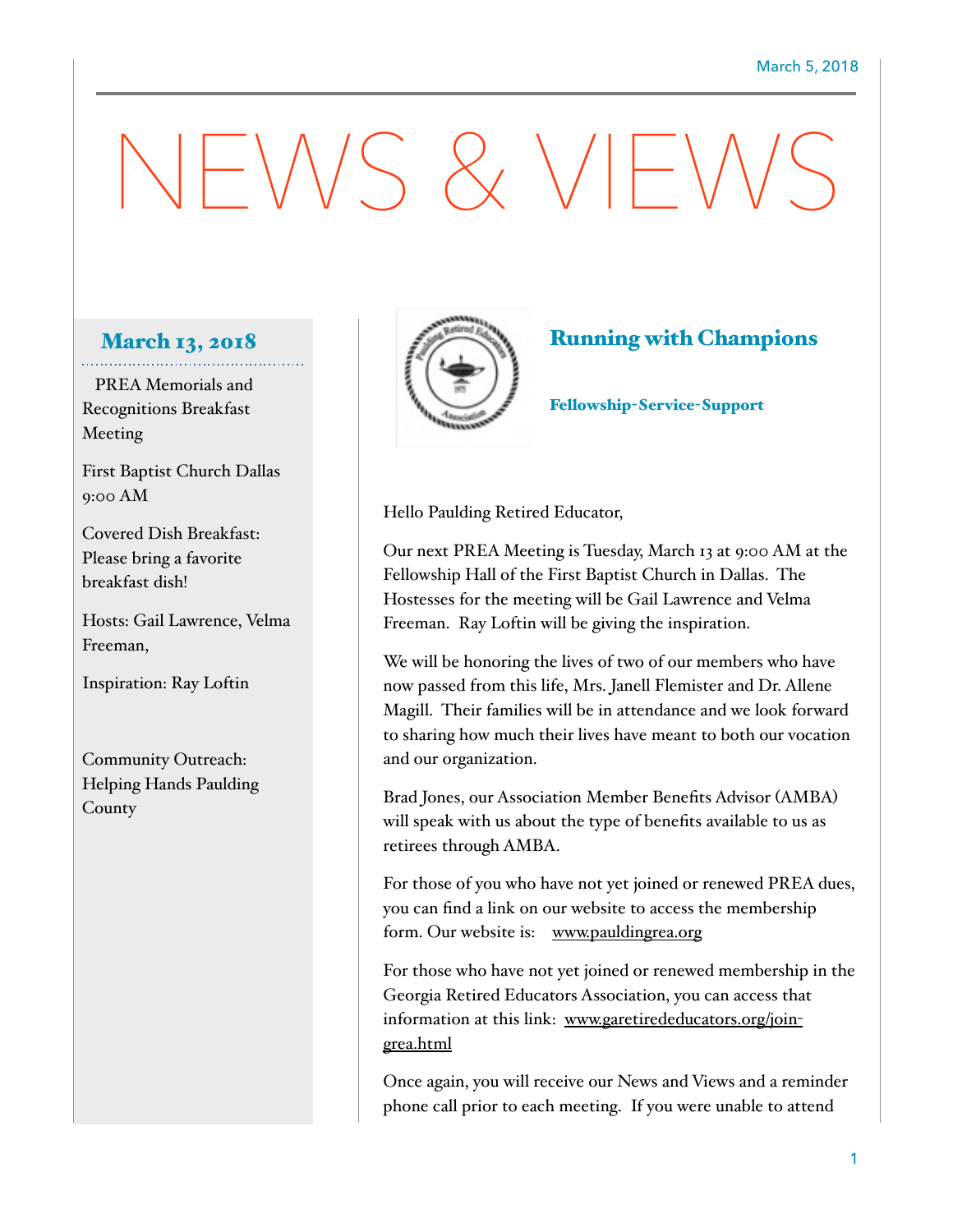## Dates to Remember:

March 13, 2018 PREA Memorials and Recognitions Breakfast Meeting at First Baptist Church Dallas 9:00 AM

April 5, 2018 Cluster Meeting Cherokee Country Club, Cedartown, GA 11:000 AM - 1:00 PM

May 8 - 10, 2018 59th Annual GREA Convention Macon, GA

May, 2018 PREA Meeting Celebrating with the 2018 Retirees

Remember our outreach goal to help Paulding Helping Hands. Please bring items or donations to each meeting. Volunteers are always needed!

The Scrapbook Committee needs you! To help with the PREA Scrapbook contact Betty Vollenweider.

Please remember to donate to the PREA Scholarship Fund!

our first meeting, please pick up your handbook at the March Meeting. (Handbooks will not be mailed.) During this year please refer to our handbook and to our web page, [www.pauldingrea.org](http://www.pauldingrea.org) for any information that you might need. Thank you to Jeaneen Camp for the great job that she does with our newsletter and to Connie Tibbitts for the great job that she does with the website.

Thanks to each of you again for the hard work and sacrifice that each of you gave in your career to touch the lives of your many students. The impact that you had on the students you served is immeasurable.

We look forward to seeing each of you Tuesday, March 13, 2018 at the First Baptist Church of Dallas.

Respectfully,

Ricky Clemmons



Friendly Reminder from Margaret Arnold:

Please check your records and also with Sandy Parson, our PREA Treasurer, to make sure you are up to date on PREA dues. In addition, there is still time to make our 10% membership increase for GREA…ask a newly retired educator or perhaps one who has been retired for a while, but never joined to join GREA!

The next page contains our Membership form and information needed to contact Sandy Parson. Also it may be used to donate to the PREA Scholarship Fund.